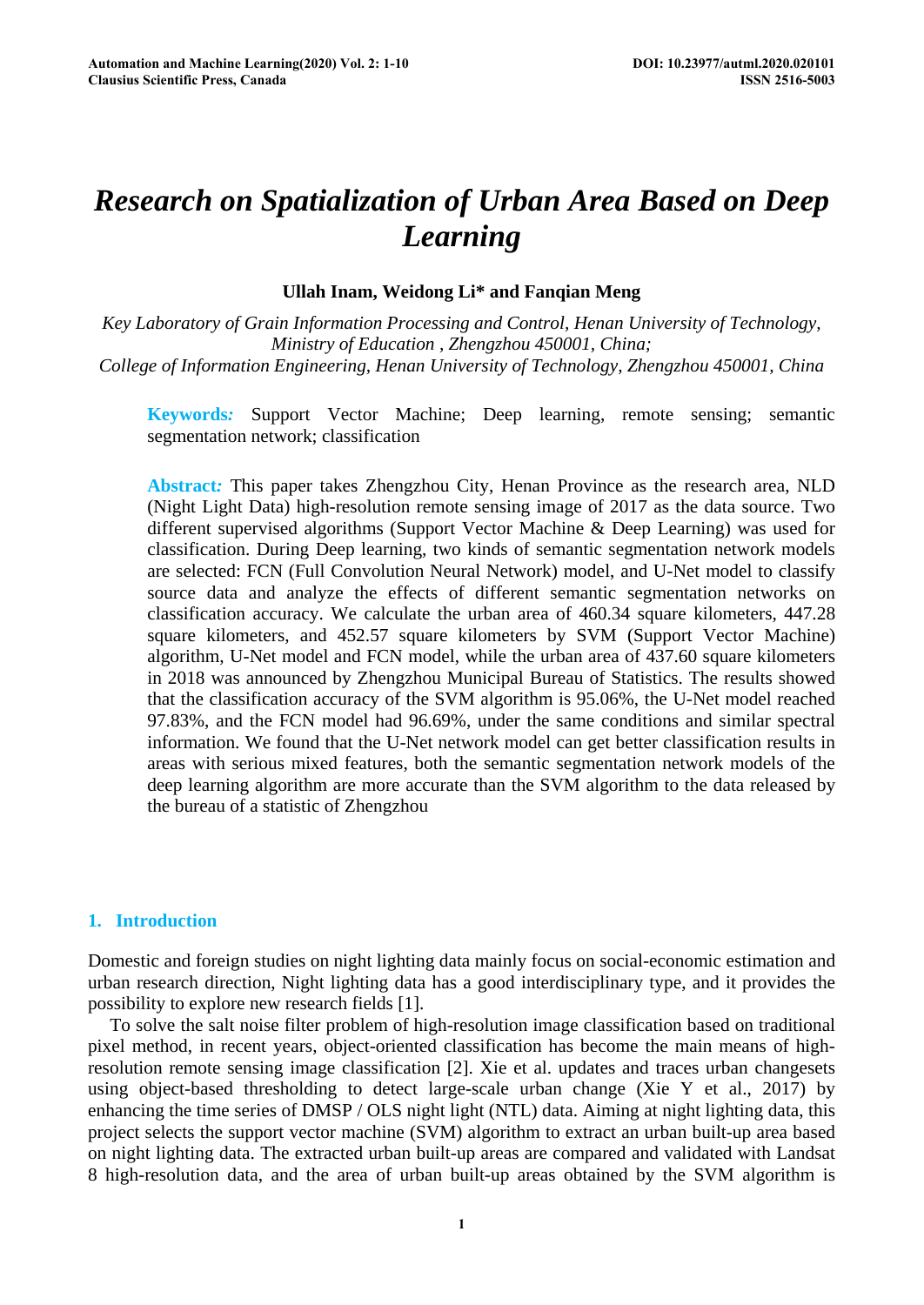corrected and analyzed (Chen Z et al., 2017). Chen et al. used the intensity of the night light (NTL) recorded by satellite sensors to identify the city center successfully by developing a local contour tree method, and demarcated the corresponding boundaries to determine their spatial relationship with the Shanghai metropolitan area [3].

On the analysis of urban expansion characteristics, Zhang Shaonan and others analyzed the urban expansion characteristics of Zhengzhou from 1996 to 2016 based on GIS using the ISO-fan analysis, compactness, expansion intensity index and quantitative model of gravity center migration [4].

Deep learning has become a hot spot in the development of large data and artificial intelligence on the Internet. The biggest difference between deep learning and traditional machine learning methods is that it has the characteristics of automatic learning from large sample data sets rather than manual design. Also, the deep network structure makes it have strong learning and expression ability [5]. Convolutional neural network (CNN) is one representative algorithm of deep learning, with its advantages of automatic feature extraction and classification, it has significant advantages in the field of remote sensing [6-8]. At present, a full convolutional network (FCN), as a very important network model in semantic segmentation research, is widely used in high-resolution remote sensing images [9-16]. FCN improves the traditional convolution neural network models (AlexNet, VGG-Net, Google LeNet, etc.), it replaces the full connection layer with convolution layer, which contains huge parameters, and accepts image input of any size, the output results are consistent with the size of the input image, it is a real end-to-end network [17]. Many scholars have reformed the FCN model. Badrinarayanan et al. proposed the Segnet network, it follows the idea of image semantics segmentation based on FCN. The network combines the characteristics of codingdecoding structure and jumping network, which enables the model to obtain a more accurate output feature map and more accurate classification results under the condition of limited training samples [18]. Ronneberger O et al. Proposed a U-Net network based on FCN. The most important modification of this network is that there are a large number of characteristic channels in the upper sampling part, which allows the network to propagate the context information to a higher resolution layer. The expansion path and contraction path are symmetrical, forming a U-shaped structure, enabling the network to run with fewer training images and to perform more accurate segmentation operations [19]. But most of these studies are about a single network model. It is still a question about which model training can get better training results for image sample input. For this reason, this paper analyses the influence of different network models on the classification effect of highresolution remote sensing images.

## **2. Research Area and Experimental Data**

## **2.1 Research Area**

Zhengzhou is located between 34°16′-34°58′ north latitude and 112°42′-114°14′ east longitude. It is located in the plain of the Yellow River and in a typical temperate monsoon climate. The difference in the four seasons is obvious. Zhengzhou is the provincial capital of Henan and the economic center of Henan. Zhengzhou has convenient transportation and is a hub of China's railway transportation [20]. Since 1992, Zhengzhou's industry has developed rapidly. Especially with a large number of enterprises such as Foxconn, which settled in Zhengzhou, a large number of migrants have poured into Zhengzhou. Frequent human activities have led to an increasingly significant heat island effect in Zhengzhou. The population of Zhengzhou reached 9.51 million in 2017, and the population density reached 1327 people per square kilometers.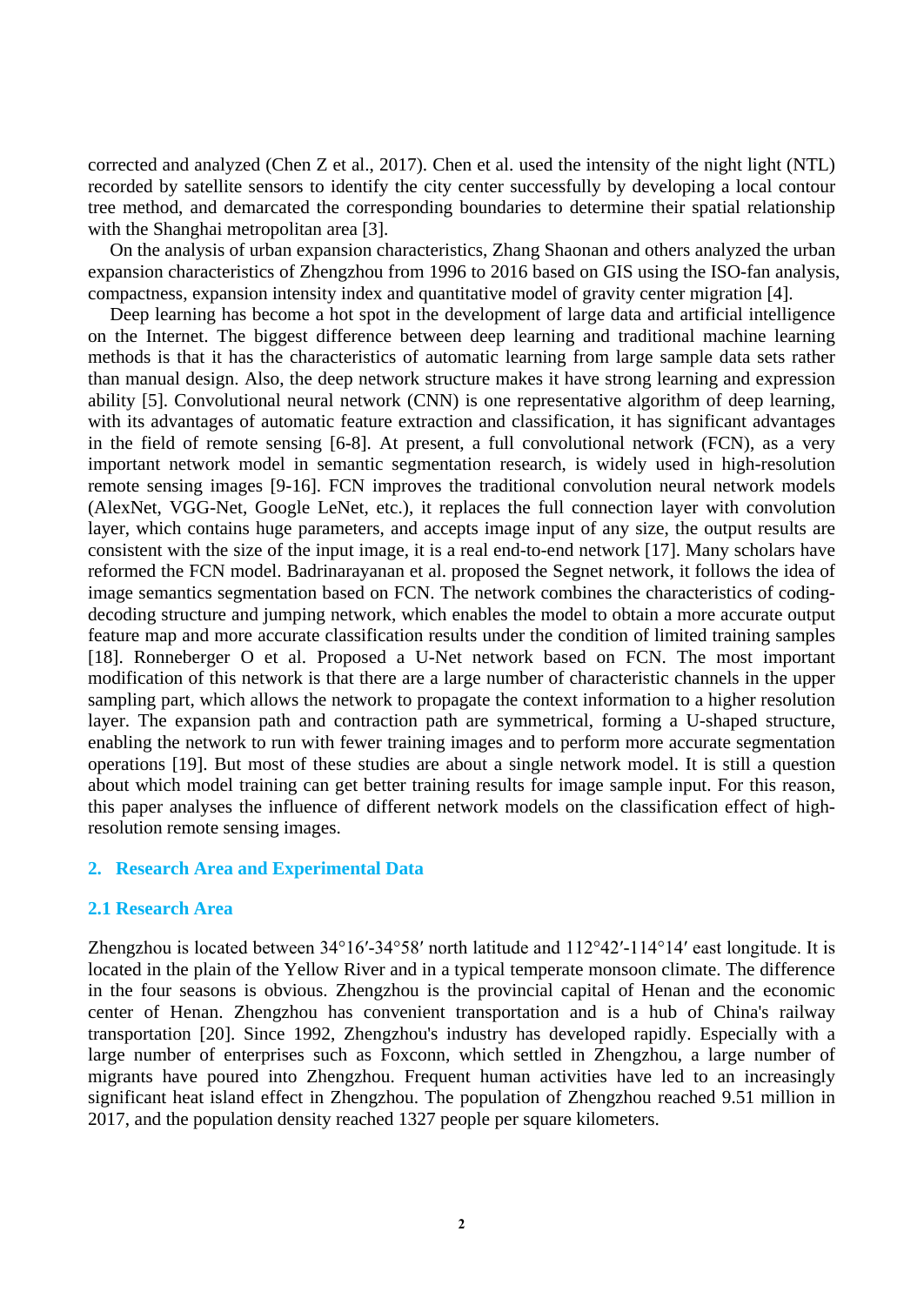

Figure 1: Location map of research area.

## **2.2 Data**

NPP night light data: NPP night lighting of 2017 were used. NPP night lighting data comes from NGDC. NPP satellites have been officially put into use since April 2012, but NPP nighttime lighting data does not filter out noise interference other than flare, but the advantages of this sensor are mainly reflected in the wide-angle used. Radiation detector [21] because the detector can eliminate the supersaturation of the light, the image clarity of the satellite is improved a lot. The NPP data is one per month. The time starts in April 2012. When processing data, it is necessary to convert the projection of NPP nighttime light data into an area of Albers projection. This study is devoted to the use of NPP-VRRIS nighttime remote sensing data to extract the approximate range of Zhengzhou City and can be fitted with the built-up area of Zhengzhou to obtain a correlation. This paper can use the 2017 MODIS data as a mask to tailor the 2017 NPP data to better eliminate the background noise of NPP data. The nighttime date of 2017 is shown in figure 2.



Figure 2: NPP Night Light Data of 2017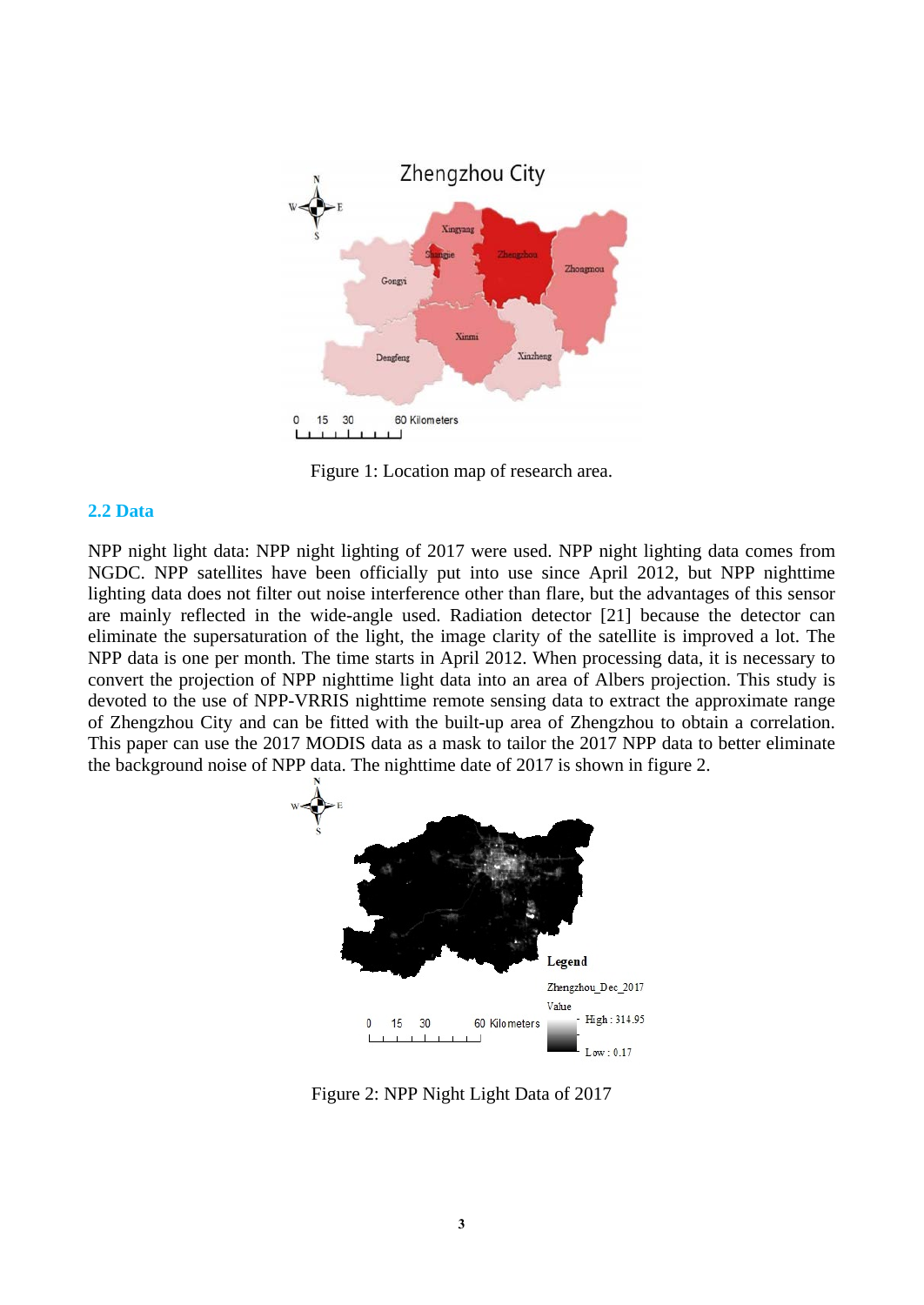# **2.3 Auxiliary Data**

The supplementary data in this paper is the data of population, population density, urbanization rate, etc. in the Zhengzhou Municipal Bureau of Statistics. By computing the average DN value of the nighttime light data [22], the relationship between nighttime lighting and population is obtained. The Zhengzhou City Statistics Bureau published the relevant relationship between the Zhengzhou City population, built-up area, urbanization rate, population density and the average DN value of DMSP/OLS nighttime lighting data.

# **3. Methodology**

Get Night-Light Data of 2017 of Zhengzhou city. After trimming, denoising and correction of that Night-Light data, apply two different supervised classification algorithms (SVM & Deep Learning) on that data to get sorted data. In a deep learning algorithm, we use two semantic segmentation classification model's (U-Net & FCN). Then compare all the resultant sorted data, calculated through algorithms with the Annual Built-Up area and find out the more accurate and similar data.

The proposed technical road-map for this research is shown in figure 3.



Figure 3: Technical road-map

# **3.1 Trimming and Correction**

Get Night-Light Data of 2017. After denoising and correction of that Night-Light data by using ArcGIS software. Beside, ArcGIS raster cropping can be used to eliminate background noise. Finally, the Zhengzhou administrative division map is used as a mask to extract the Zhengzhou night light area. The night light date of Zhengzhou 2017 is shown in figure 4.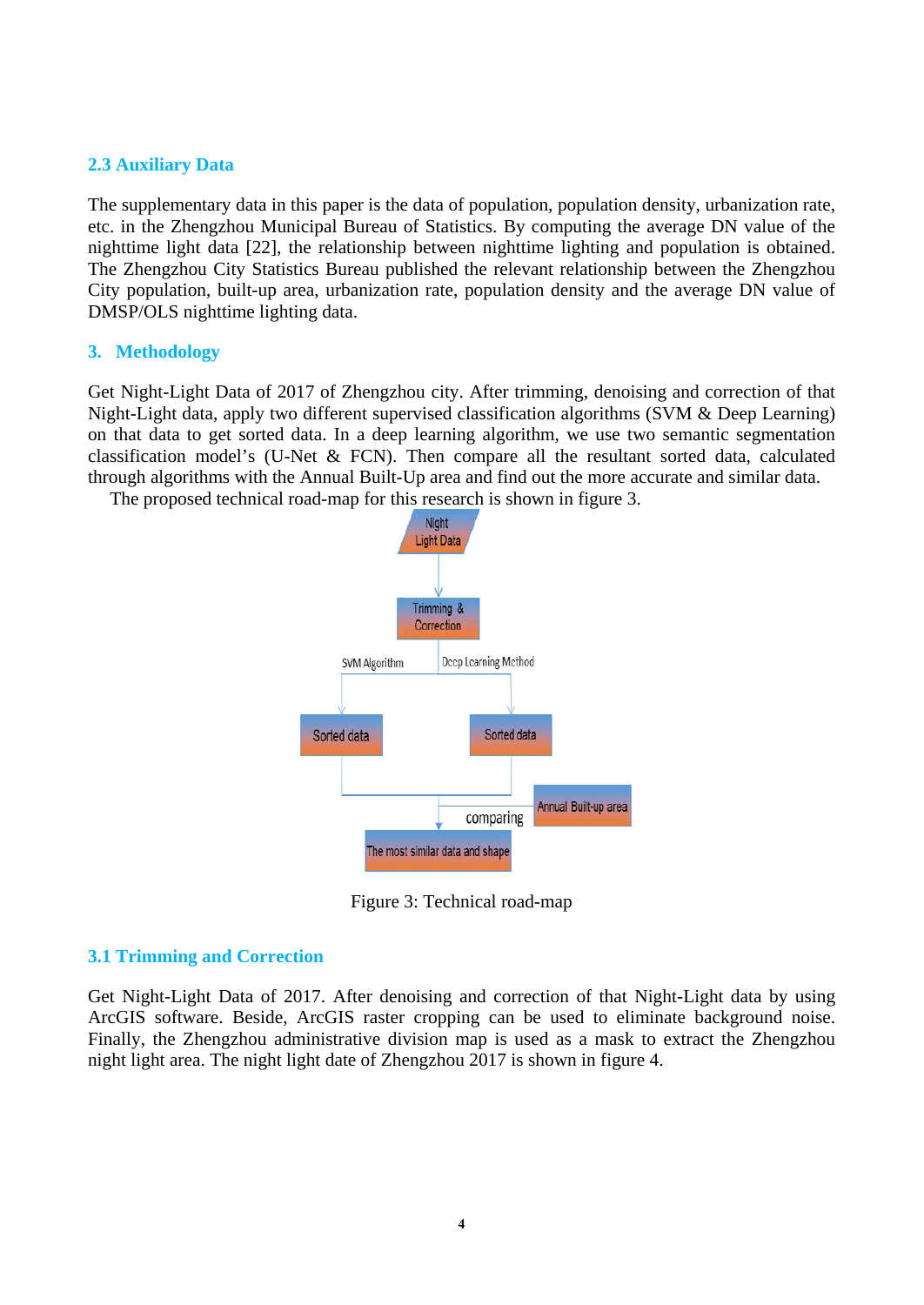

Figure 4: NPP Night Light Data of Zhengzhou 2017

# **3.2 SVM Algorithm**

A support vector machine (SVM) is a machine learning algorithm that analyzes data for classification and regression analysis. SVM is a supervised learning method that looks at data and sorts it into one of the two categories. An SVM outputs a map of the sorted data with the margins between the two as far apart as possible. The classification process of the SVM algorithm is shown in figure 5.



Figure 5: Structure Diagram of SVM Classification

# **3.3 Deep Learning Algorithm:**

# **3.3.1 Semantic Segmentation Network Classification Method:**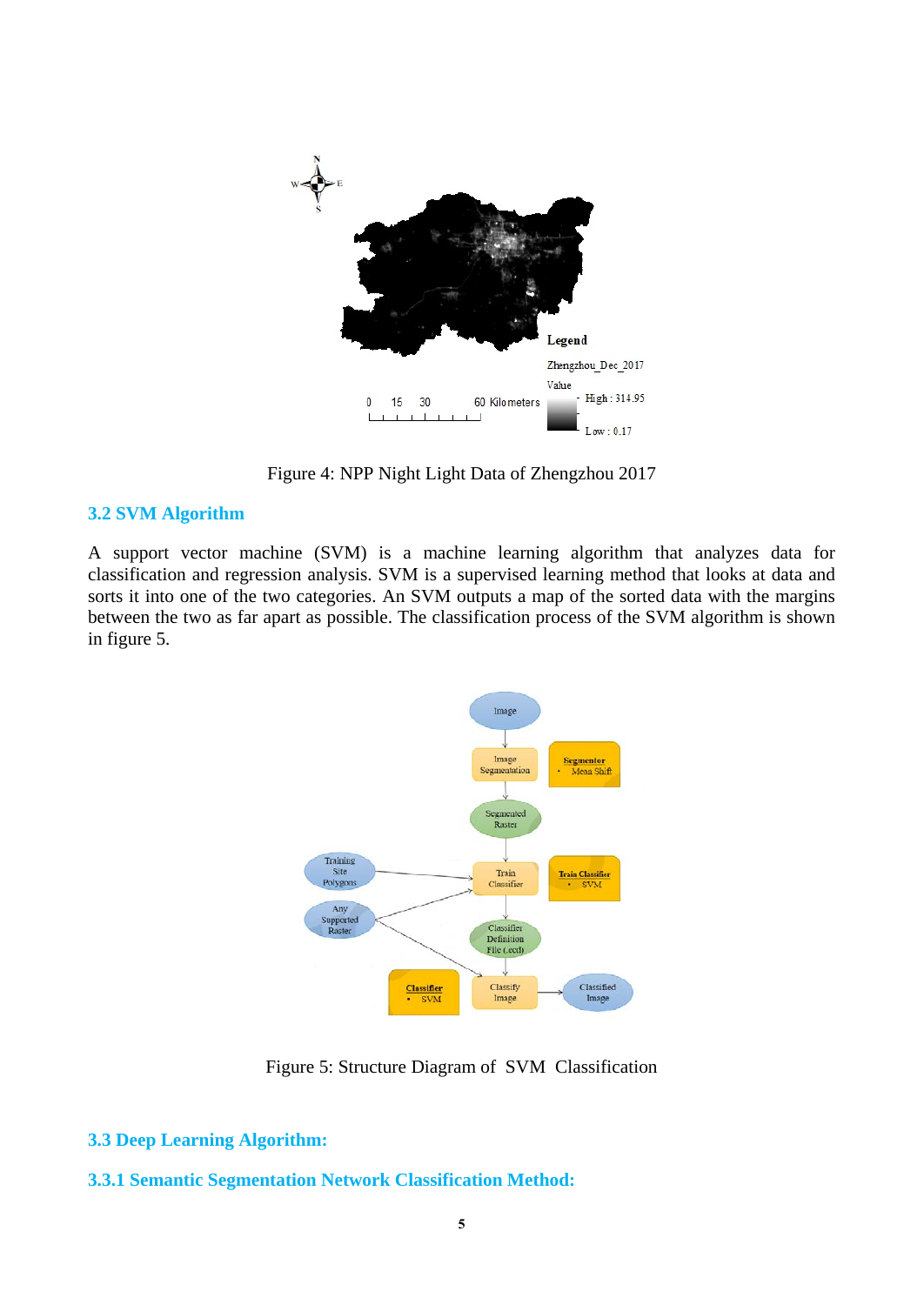Remote sensing image classification method based on deep semantic segmentation network mainly includes two parts: network model training and prediction of classification. The training data set is trained by the network model, and adjust the hyper parametric optimization model until converges. Finally, apply the trained model to predict the test set, obtain the classification results. The classification process is shown in Figure 6.



Figure 6: Flow chart of image classification.

# **3.3.2 FCN Full Convolution Neural Network Model:**

In the FCN classification model, all the connection layers in traditional CNN are changed into convolution layers. The image is sampled up by deconvolution operation, mainly including the convolution layer, activation layer, and deconvolution layer. The convolution layer uses a convolution core as a template, slides on the image and calculates the value of the corresponding point in the center of the template. The activation layer transforms the linear output of the former layer into a non-linear one by using activation function, which enhances the network's characterization ability. Deconvolution carries out bi-linear sampling on a feature map, which is implemented in the form of convolution and restored it to the size of the original image.

FCN uses a jumping architecture, combines the deep semantic information with the shallow representation information, assigns a semantic label to each pixel in the image, and obtains accurate and precise classification results. The FCN architecture diagram for 2D segmentation is shown in Figure 7.



Figure 7: Structure Diagram of FCN Model.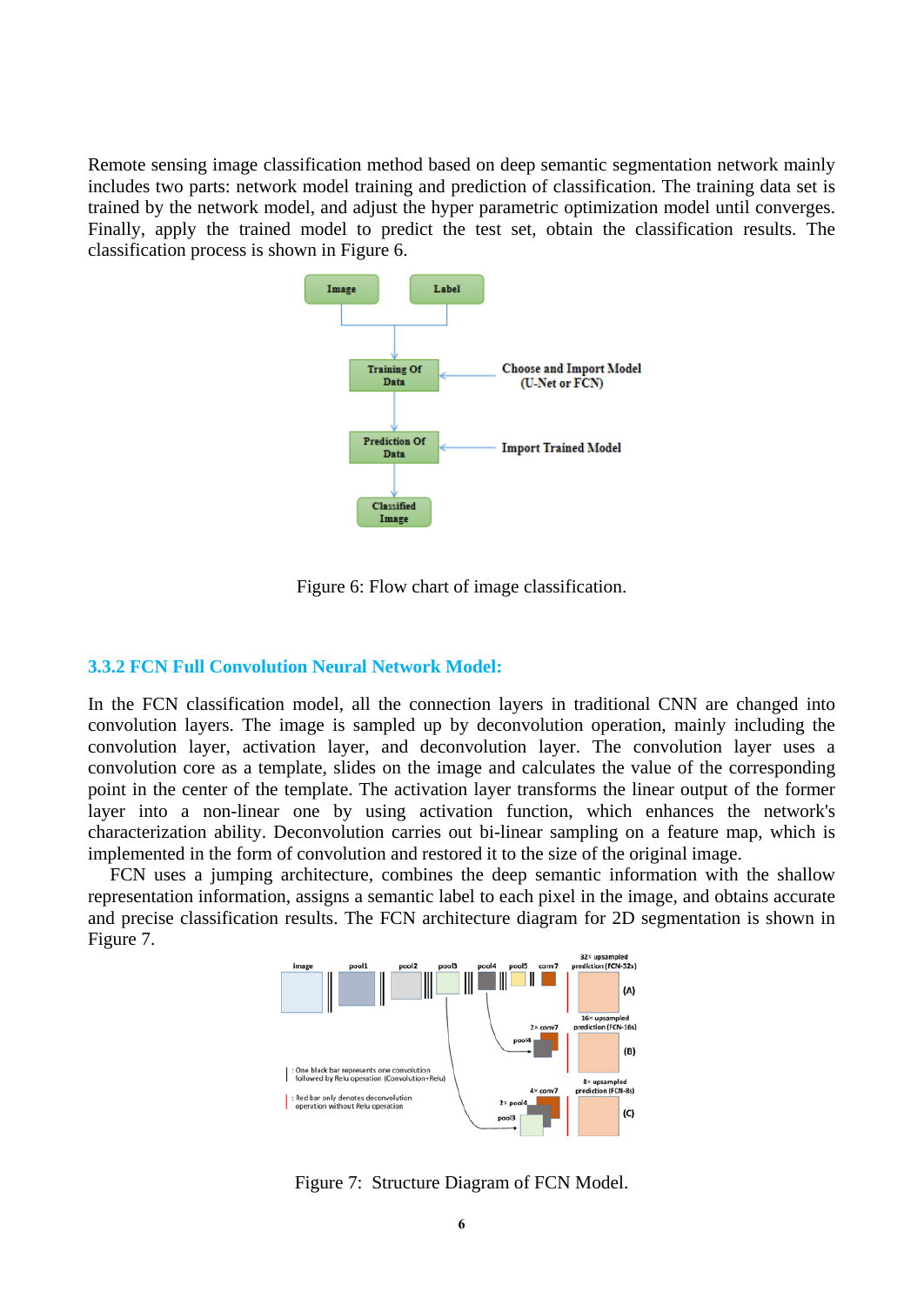# **3.3.3 U-Net Model**

In order to locate accurately, the U-Net model combines the high-pixel features extracted from the shrinkage path with the new feature map in the up-sampling process to preserve some important feature information in the down-sampling process to the greatest extent. In order to make the network structure run more efficiently, the structure cancels the fully connected layers, greatly reduces the training parameters, and benefits from the special U-shaped structure can retain the information in the picture very well. The structure of the U-Net network model is shown in Figure 8.



Figure 8: Structure Diagram of U-Net Model.

# **4. Result and Discussion**

# **4.1 Results**

Training results of year 2017 from two different supervised algorithms are shown in Figure 9. From top to down are SVM algorithm prediction result (top one), FCN model prediction result graph (middle one), and U-Net model prediction result graph (down one).

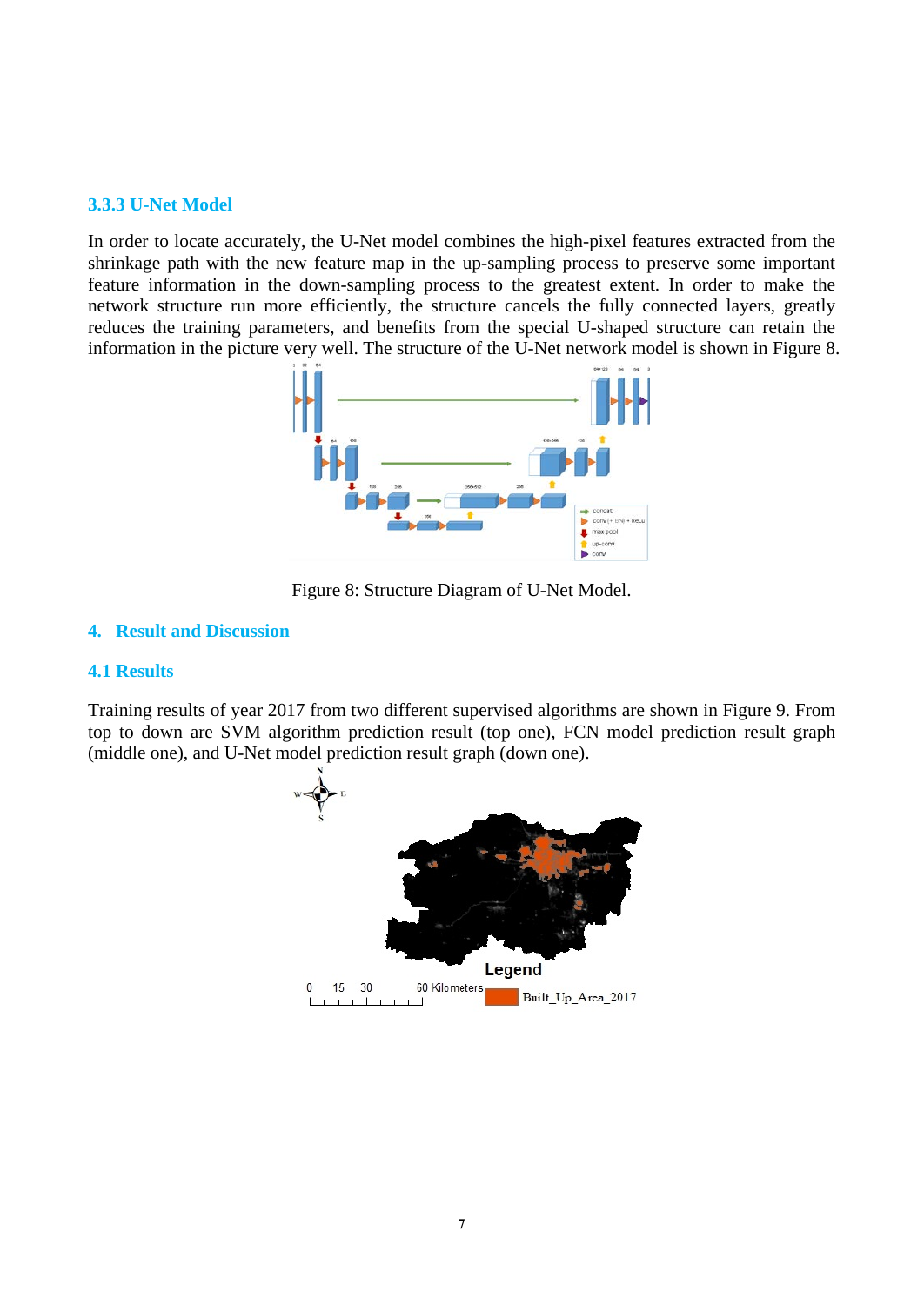

Figure 9: Resultant Images of SVM, FCN & U-Net Model

Table 1 shows the statistical area of the yearbook and calculated area from different algorithm.

Table 1: Statistical table of year book data and calculated data from different algorithm's

| Statistical<br>Area Of<br>Year | Year<br><b>Book</b><br>Data<br>(km <sup>2</sup> ) | <b>SVM</b><br>Calculated<br>Area $(km^2)$ | <b>FCN</b><br>Calculated<br>Area $(km^2)$ | U-Net<br>Calculated<br>Area $(km^2)$ |
|--------------------------------|---------------------------------------------------|-------------------------------------------|-------------------------------------------|--------------------------------------|
| 2017                           | 437.60                                            | 460.34                                    | 452.57                                    | 447.28                               |

Table 2 shows the classification accuracy of each category.

Table 2: Statistical Table's of Prediction Accuracy Form Different Algorithm

| Statistical<br>Area Of<br>Year | Year<br><b>Book</b><br>Data<br>(km <sup>2</sup> ) | <b>SVM</b><br>Accuracy<br>Rate | <b>FCN</b><br>Accuracy<br>Rate | U-Net<br>Accuracy<br>Rate |
|--------------------------------|---------------------------------------------------|--------------------------------|--------------------------------|---------------------------|
| 2017                           | 437.60                                            | 95.06 %                        | 96.69 %                        | 97.83                     |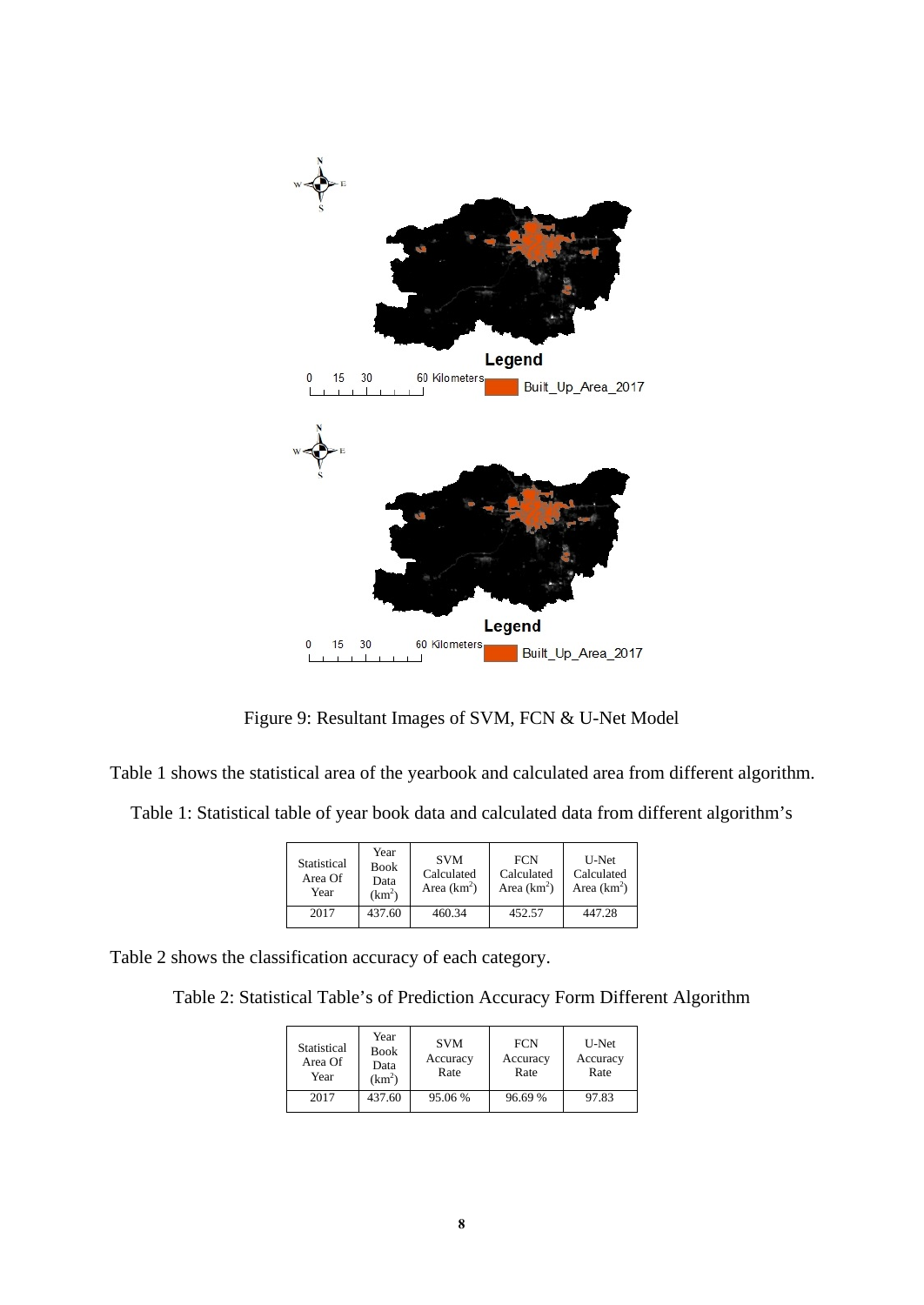#### **4.2 Discussion**

According to Table I and Table II, the calculated area and the prediction accuracy of Zhengzhou built-up area in each algorithm can be summarized as follows:

1. Through the SVM algorithm, we got the calculated area of 460.34 square kilometers, having a classification accuracy of 95.06 % of the data of the bureau of statistics of Zhengzhou city.

2. Through the FCN model, we got the calculated area of 452.57 square kilometers, having a classification accuracy of 96.69 % of the data of the bureau of statistics of Zhengzhou city.

3. While through the U-Net model, got the calculated area of 447.28 square kilometers, having classification accuracy of 97.83 % of the data of the bureau of statistics of Zhengzhou city.

4. Compared with the SVM algorithm and FCN deep learning model, U-Net deep learning model can get better classification results.

### **5. Conclusion**

Based on commonly used supervised classification algorithms and semantic segmentation models, this paper classifies and predicts high-resolution remote sensing night time images. Taking Zhengzhou City, Henan Province as the research area, use two different supervised classification algorithms SVM and deep learning algorithm to predict and classify and analyze the corresponding results. It is concluded that under the same conditions, the overall classification accuracy of U-Net is the highest, FCN is on 2nd and SVM is in the 3rd place. We found both the calculated results of the semantic segmentation network models of the deep learning algorithm have more accuracy than the SVM algorithm results in the data released by the bureau of a statistic of Zhengzhou. Therefore, we conclude that deep learning algorithm results are more accurate then SVM algorithm result, because through the U-Net network model we got better classification results in areas with serious mixed features. From the result, we also conclude that it is necessary to further improve the correlation between adjacent pixels and consider the influence of different algorithms and network models on the classification accuracy of remote sensing images under different sizes, and provides high accuracy and applicability image pre-processing flow for remote sensing image classification based on deep learning

#### **Acknowledgement**

The authors express gratitude to Henan Science and Technology key Project (NO.182106000025).

#### **References**

- *[1] Knowledge Mapping Analysis of Research Results on Night Lighting Data by Li Xiaomin, Zheng Xinqi, Yuan Tao.DMSP/OLS.Journal of Geo-Information Science, 2018, 20(03): 351-359.*
- *[2] Deng Zeng, Li Dan, Ke Yinghai, Wu Yanchen, Li Xiaojuan and Gong Huili. High-resolution remote sensing image classification based on improved SVM algorithm. Land and resources remote sensing, 2016, 28 (03): 12-18.*
- *[3] Chen Z, Yu B, Song W, et al. A New Approach for Detecting Urban Centers and Their Spatial Structure With Nighttime Light Remote Sensing. IEEE Transactions on Geo science & Remote Sensing, 2017, PP(99):1-15.*
- *[4] Zhang Shaonan, Li Xiaojian, Shi Yanwen.The spatial expansion of Zhengzhou urban built-up area based on GIS and its influencing factors.Henan Science, 2017,35(11): 1883-1888.*
- *[5] BALL J E, ANDERSON D T, CHAN C S. "A comprehensive survey of deep learning in remote sensing: theories, tools and challenges for the community". Journal of Applied Remote Sensing, 2017, 11(4): 042609.*
- *[6] ZHANG L, ZHANG L, DU B. "Deep learning for remote sensing data: a technical tutorial on the state of the art". IEEE Geo science and Remote Sensing Magazine, 2016,4(2):22-40.*
- *[7] CHENG G, HAN J, LU X. "Remote sensing image scene classification: benchmark and state of the art"// Proceedings of the IEEE .[S.l.:s.n.]2017,105(10):1865-1883.*